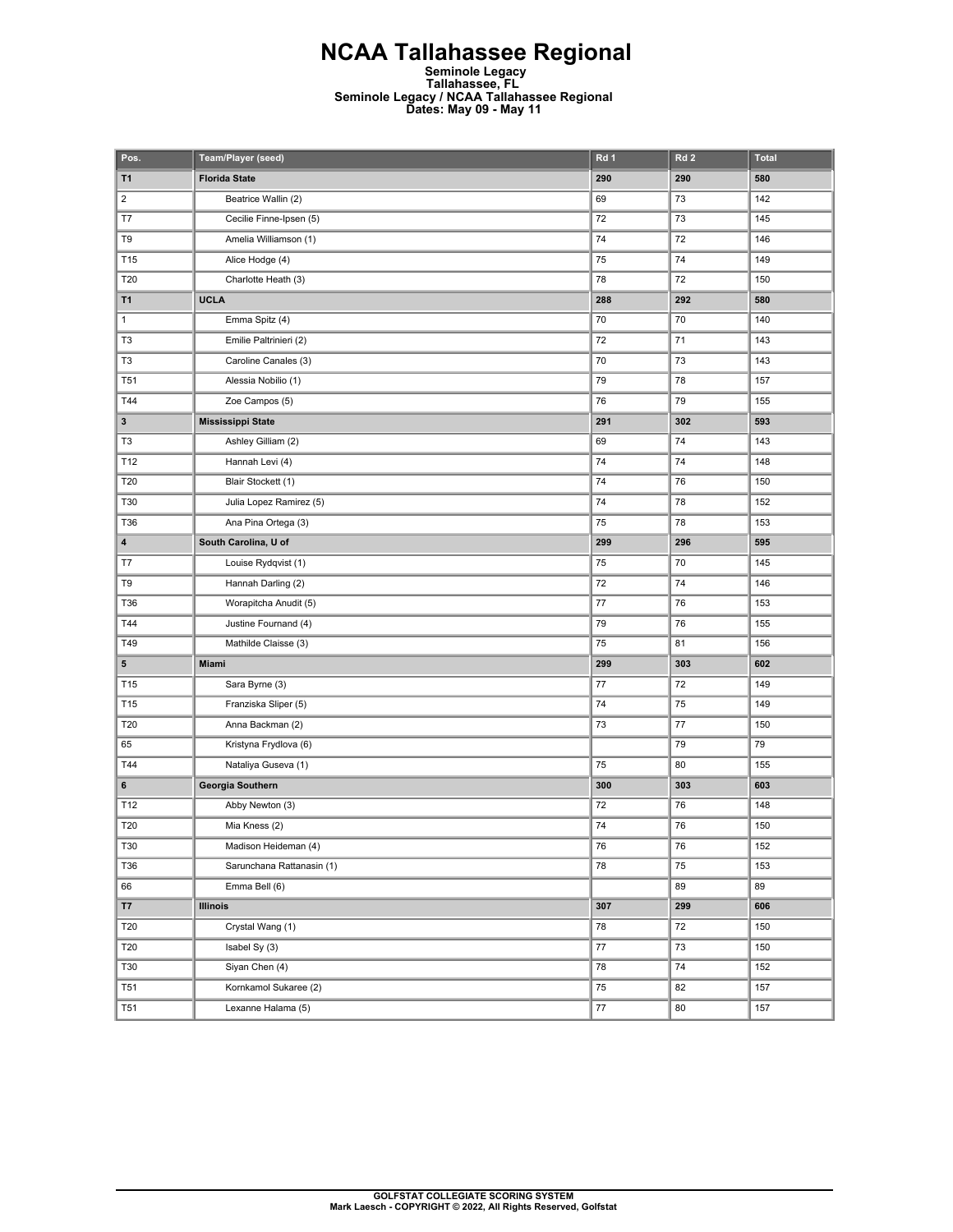| Pos.            | Team/Player (seed)           | Rd <sub>1</sub> | Rd <sub>2</sub> | <b>Total</b> |
|-----------------|------------------------------|-----------------|-----------------|--------------|
| T7              | <b>North Florida</b>         | 305             | 301             | 606          |
| 11              | Mindy Herrick (2)            | 74              | 73              | 147          |
| T20             | Sara McKevitt (3)            | 75              | 75              | 150          |
| <b>T30</b>      | Christin Eisenbeiss (1)      | 74              | 78              | 152          |
| <b>T51</b>      | Daniela Gonzalez Pinto (5)   | 82              | 75              | 157          |
| 64              | Jessie Cai (4)               | 84              | 85              | 169          |
| 9               | <b>Ole Miss</b>              | 301             | 310             | 611          |
| T20             | Andrea Lignell (2)           | 72              | 78              | 150          |
| T30             | Chiara Tamburlini (1)        | 75              | 77              | 152          |
| T44             | McKinley Cunningham (5)      | 78              | 77              | 155          |
| <b>T51</b>      | Julia Johnson (3)            | 76              | 81              | 157          |
| T58             | Natacha Husted (4)           | 81              | 78              | 159          |
| 10              | Denver                       | 312             | 302             | 614          |
| T36             | Emma Bryant (5)              | 76              | 77              | 153          |
| T40             | Anna Zanusso (1)             | 82              | 72              | 154          |
| T40             | Alyson Bean (3)              | 75              | 79              | 154          |
| T40             | Clara Gestsdottir (4)        | 80              | 74              | 154          |
| 62              | Anna Cathrine Krekling (2)   | 81              | 80              | 161          |
| T11             | <b>College of Charleston</b> | 306             | 309             | 615          |
| T15             | Emma Schimpf (2)             | 74              | 75              | 149          |
| T49             | Smith Knaffle (5)            | 76              | 80              | 156          |
| T <sub>51</sub> | Jodee Tindal (3)             | 79              | 78              | 157          |
| T <sub>51</sub> | Mary Kathryn Talledo (4)     | 77              | 80              | 157          |
| T58             | Viktoria Hund (1)            | 83              | 76              | 159          |
| T11             | Quinnipiac                   | 299             | 316             | 615          |
| <b>T20</b>      | Kaylee Sakoda (1)            | 70              | 80              | 150          |
| T30             | Leeyen Peralta (2)           | 78              | 74              | 152          |
| T44             | Aimee Uchida (3)             | 74              | 81              | 155          |
| T60             | Fuge Zhang (4)               | $77 \,$         | 83              | 160          |
| 63              | Meg Yoshida (5)              | 83              | 81              | 164          |